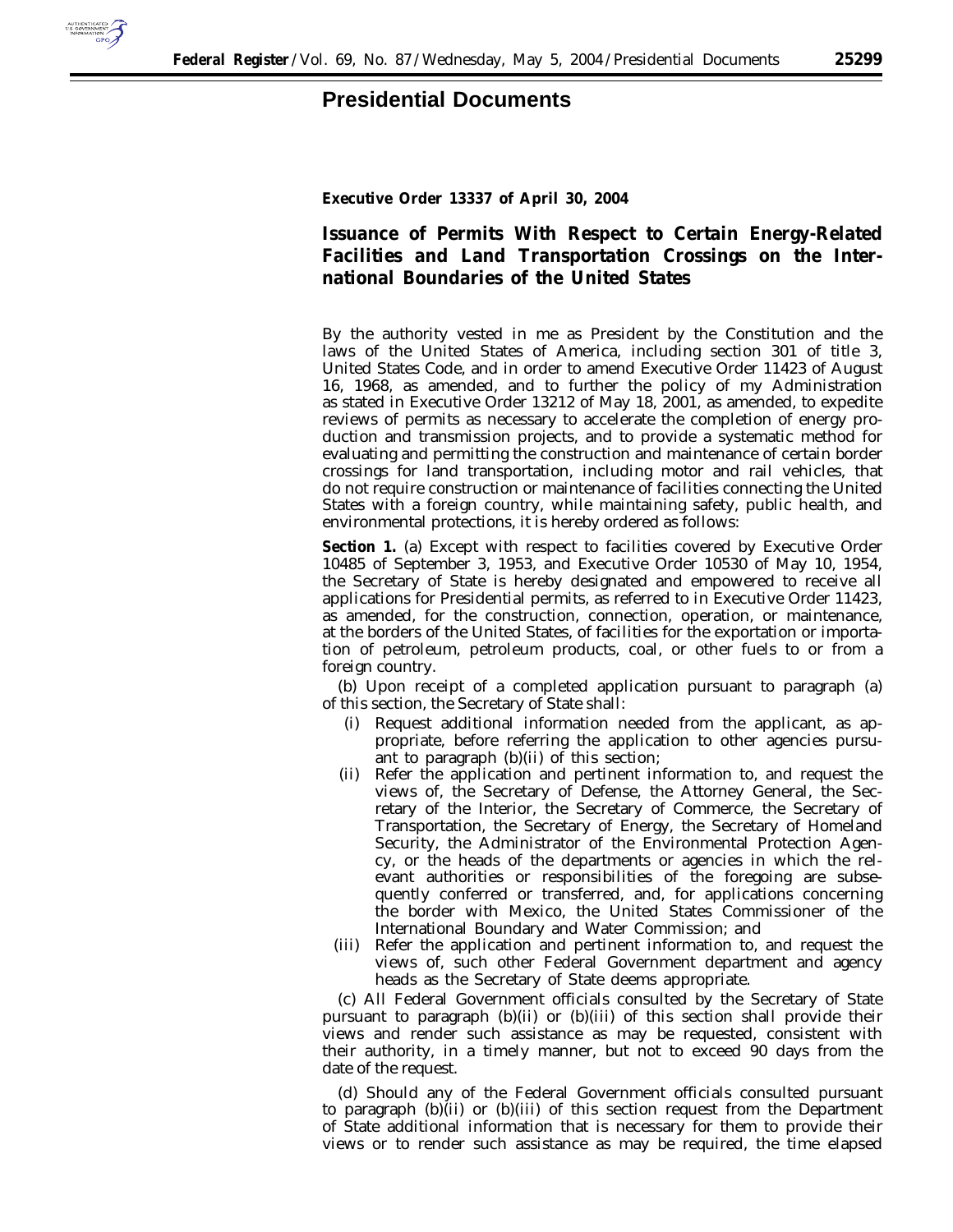between the date of that request for additional information and the date such additional information is received shall not be counted in calculating the time period prescribed in paragraph (c) of this section.

(e) The Secretary of State may also consult with such State, tribal, and local government officials and foreign governments, as the Secretary deems appropriate, with respect to each application. The Secretary shall solicit responses in a timely manner, not to exceed 90 days from the date of the request.

(f) Upon receiving the views and assistance requested pursuant to paragraphs (b) and (e) of this section, the Secretary of State shall consider, in light of any statutory or other requirements or other considerations, whether or not additional information is needed in order to evaluate the application and, as appropriate, request such information from the applicant.

(g) After consideration of the views and assistance obtained pursuant to paragraphs (b) and, as appropriate, (e) and (f) of this section and any public comments submitted pursuant to section 3(a) of this order, if the Secretary of State finds that issuance of a permit to the applicant would serve the national interest, the Secretary shall prepare a permit, in such form and with such terms and conditions as the national interest may in the Secretary's judgment require, and shall notify the officials required to be consulted under paragraph (b)(ii) of this section of the proposed determination that a permit be issued.

(h) After consideration of the views obtained pursuant to paragraphs (b) and, as appropriate, (e) and (f) of this section and any public comments provided pursuant to section 3(a) of this order, if the Secretary of State finds that issuance of a permit to the applicant would not serve the national interest, the Secretary shall notify the officials required to be consulted under paragraph (b)(ii) of this section of the proposed determination that the application be denied.

(i) The Secretary of State shall issue or deny the permit in accordance with the proposed determination unless, within 15 days after notification pursuant to paragraphs (g) or (h) of this section, an official required to be consulted under paragraph (b)(ii) of this section shall notify the Secretary of State that he or she disagrees with the Secretary's proposed determination and requests the Secretary to refer the application to the President. In the event of such a request, the Secretary of State shall consult with any such requesting official and, if necessary, shall refer the application, together with statements of the views of any official involved, to the President for consideration and a final decision.

**Sec. 2.** (a) Section 1(a) of Executive Order 11423, as amended, is amended to read as follows: ''Except with respect to facilities covered by Executive Order Nos. 10485 and 10530, and by section 1(a) of the Executive Order of April 30, 2004, entitled ''Issuance of Permits with Respect to Certain Energy-Related Facilities and Land Transportation Crossings on the International Boundaries of the United States'' (the order of April 30, 2004), the Secretary of State is hereby designated and empowered to receive all applications for Presidential permits for the construction, connection, operation, or maintenance, at the borders of the United States, of:

- (i) pipelines, conveyor belts, and similar facilities for the exportation or importation of all products, except those specified in section 1(a) of the order of April 30, 2004, to or from a foreign country;
- (ii) facilities for the exportation or importation of water or sewage to or from a foreign country;
- (iii) facilities for the transportation of persons or things, or both, to or from a foreign country;
- (iv) bridges, to the extent that congressional authorization is not required;
- (v) similar facilities above or below ground; and